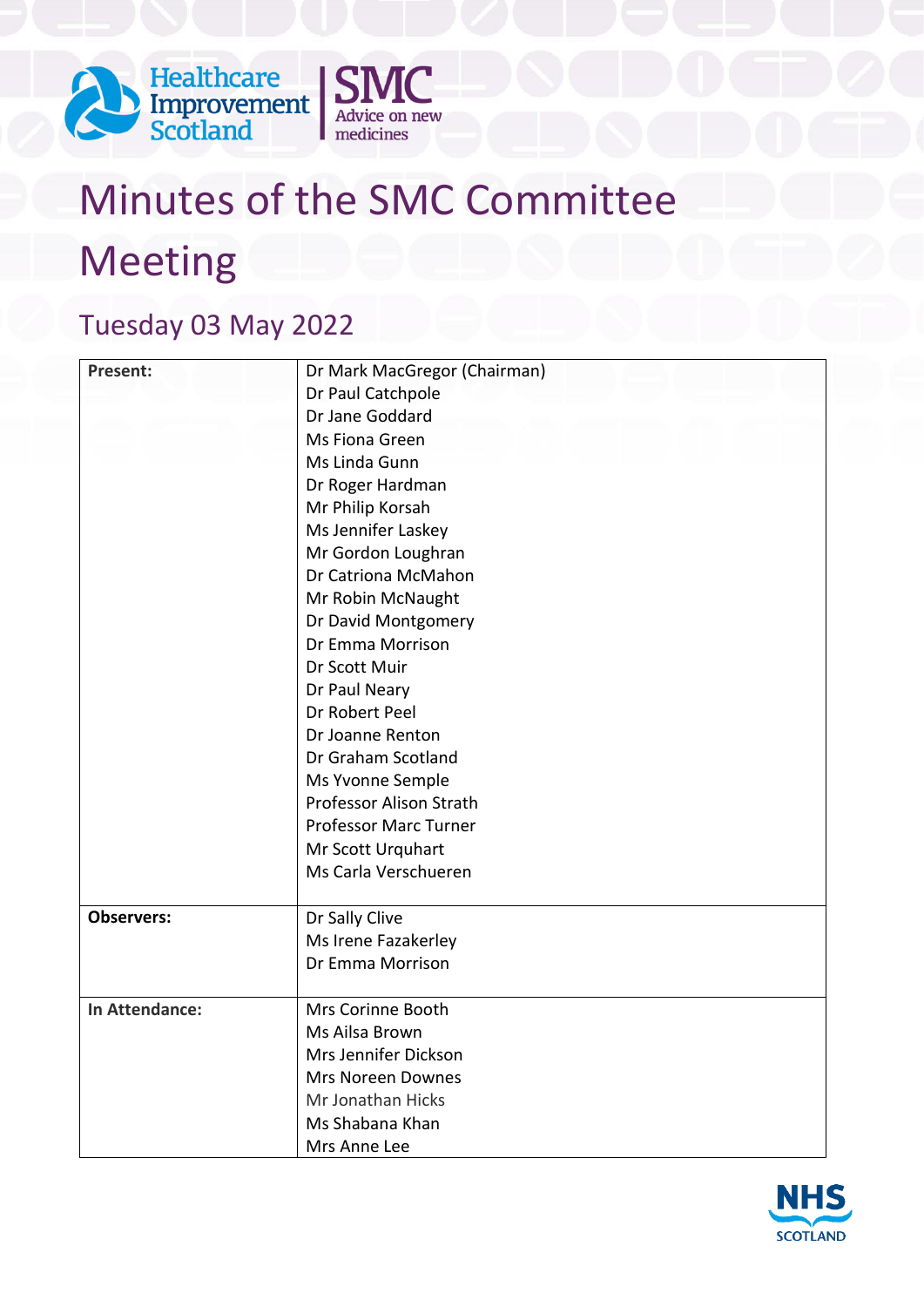|                   | Mrs Donna Leith                  |
|-------------------|----------------------------------|
|                   | Mrs Lindsay Lockhart             |
|                   | Mrs Pauline McGuire              |
|                   | Ms Rosie Murray                  |
|                   | Mrs Carolyn Roper                |
|                   | Mr Omar Saeed                    |
|                   | Mr Jonathan Sim                  |
|                   | Mrs Catherine Tait               |
|                   |                                  |
| <b>Apologies:</b> | Dr Karthik Bommu                 |
|                   | Ms Ailene Botfield               |
|                   | Ms Jane Browning                 |
|                   | Mr Graeme Bryson                 |
|                   | Ms Alison Culpan                 |
|                   | Professor James Dear             |
|                   | Mr Michael Dickson               |
|                   | <b>Professor Charlie Gourley</b> |
|                   | <b>Mrs Sharon Hems</b>           |
|                   | Mrs Christine Hepburn            |
|                   | Mr Iain Leslie                   |
|                   | Ms Alex Jones                    |
|                   | <b>Ms Dionne Mackison</b>        |
|                   |                                  |
|                   |                                  |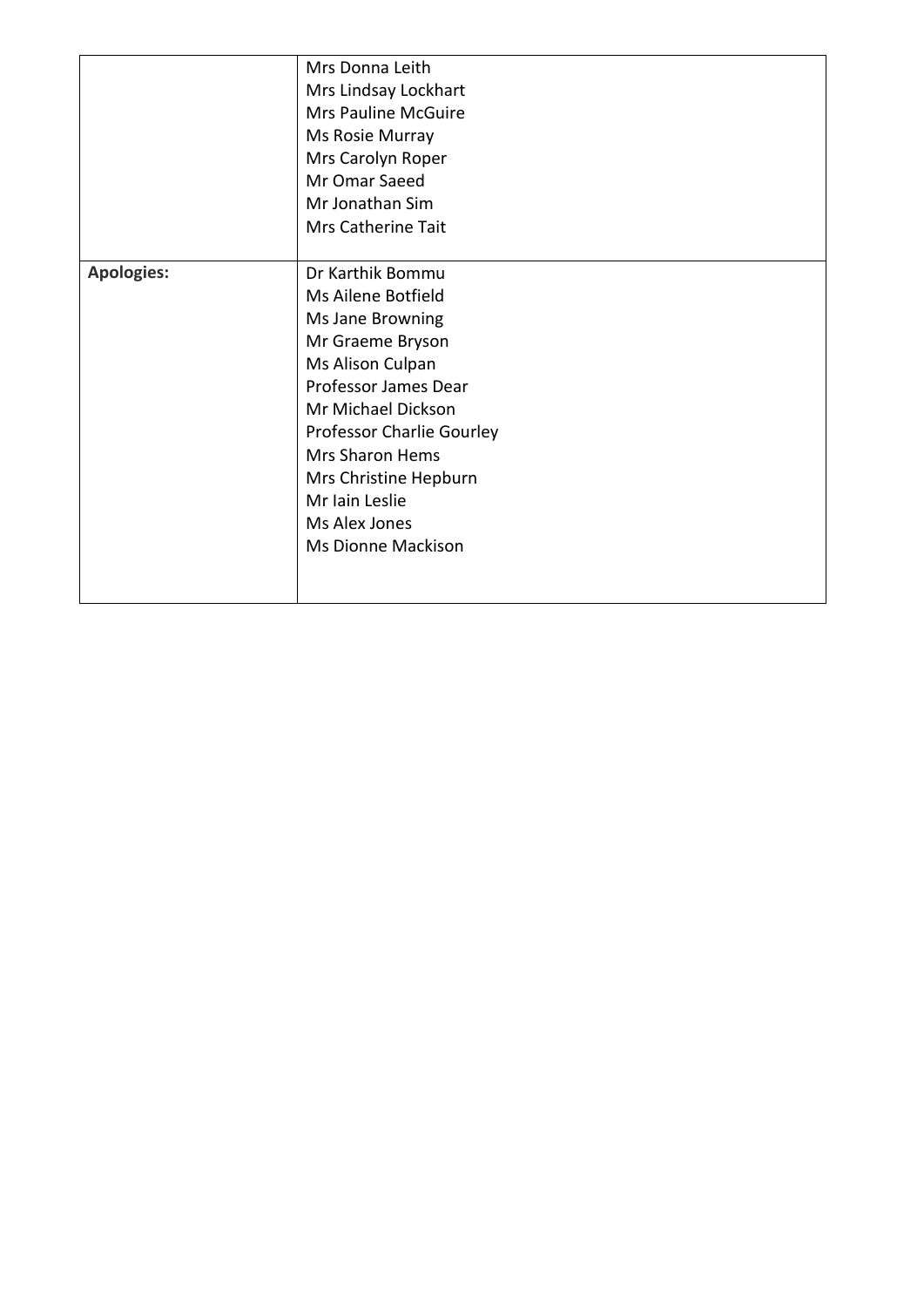| 1.  | <b>Welcome and Apologies for Absence</b>                                                                                                                                                                                                                                                                                                        |
|-----|-------------------------------------------------------------------------------------------------------------------------------------------------------------------------------------------------------------------------------------------------------------------------------------------------------------------------------------------------|
| 1.1 | The Chairman welcomed members to the meeting and apologies for absence were noted.                                                                                                                                                                                                                                                              |
| 1.2 | <b>New Member</b>                                                                                                                                                                                                                                                                                                                               |
|     | Dr Emma Morrison, Consultant Physician and Clinical Pharmacologist, NHS Lothian.                                                                                                                                                                                                                                                                |
|     | Dr Morrison was a member of the New Drugs Committee from March 2019 to February<br>2021. Dr Morrison is observing the meeting today and will participate as a voting member<br>from June.                                                                                                                                                       |
| 1.3 | Welcome to the following observer:                                                                                                                                                                                                                                                                                                              |
|     | Dr Sally Clive, Consultant clinical oncologist NHS Lothian and National Cancer Medicines<br>Advisory Group (NCMAG) Chair.                                                                                                                                                                                                                       |
| 1.4 | Thank you and goodbye                                                                                                                                                                                                                                                                                                                           |
|     | Professor Charlie Gourley, Professor and Honorary Consultant in Medical Oncology, NHS<br>Lothian. We wish to thank Charlie for this commitment to SMC over the past five and a half<br>years.                                                                                                                                                   |
| 2.  | <b>Declarations of Interest</b>                                                                                                                                                                                                                                                                                                                 |
| 2.1 | The Chairman reminded members to declare interests in the products to be discussed and<br>the comparator medicines as noted on the assessment reports.                                                                                                                                                                                          |
| 3.  | Minutes of the Previous Meeting (Tuesday 05 April 2022)                                                                                                                                                                                                                                                                                         |
| 3.1 | The minutes of the SMC meeting held on Tuesday 05 April 2022 were accepted as an<br>accurate record of the meeting.                                                                                                                                                                                                                             |
| 4   | <b>Matters Arising</b>                                                                                                                                                                                                                                                                                                                          |
| 4.1 | <b>Deferred Advice</b>                                                                                                                                                                                                                                                                                                                          |
|     | odevixibat 200, 400, 600 and 1,200 microgram hard capsules (Bylvay®) Albireo AB SMC2411                                                                                                                                                                                                                                                         |
|     | SMC reviewed odevixibat (Bylvay) for the treatment of progressive familial intrahepatic<br>cholestasis (PFIC) in patients aged 6 months or older. The product was launched on Monday<br>18 April 2022. SMC advice will be distributed to NHS Boards and ADTCs on Friday 06 May<br>2022 and published on the SMC website on Monday 13 June 2022. |
| 4.2 | <b>Amended advice</b>                                                                                                                                                                                                                                                                                                                           |
|     | ropeginterferon alfa-2b (Besremi) AOP Orphan Ltd SMC2421                                                                                                                                                                                                                                                                                        |
|     | Minor amendments have been made to the Detailed Advice Document for ropeginterferon<br>alfa-2b (Besremi) for the treatment as monotherapy in adults for the treatment of<br>polycythaemia vera without symptomatic splenomegaly. The DAD will be reissued to Boards<br>on Friday 06 May 2022, and published on Monday 09 May 2022.              |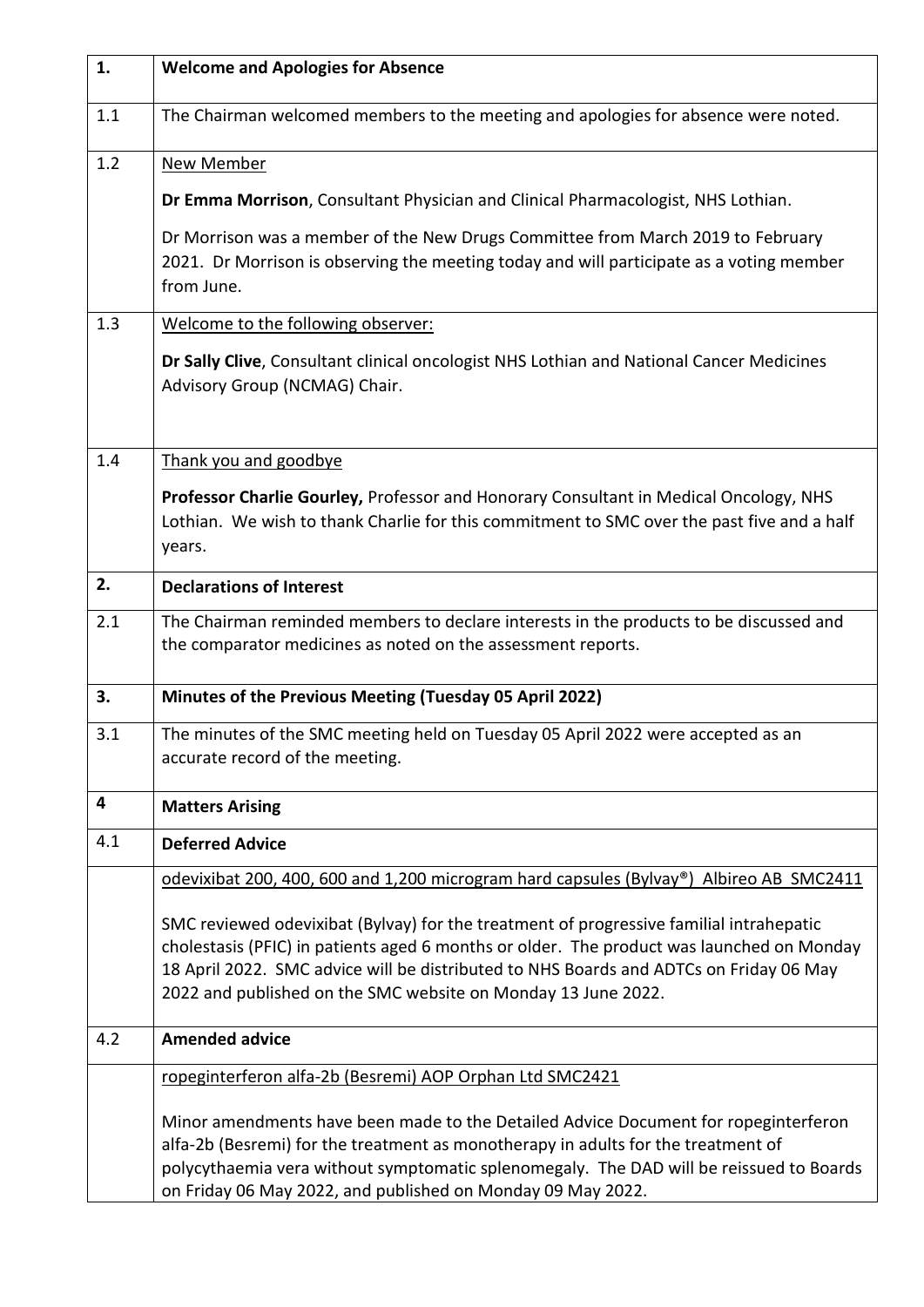|     | pembrolizumab (Keytruda) Merck Sharp & Dohme Ltd SMC2420                                                                                                                                                                                                                                                                                                                                                                                                                                                                                 |
|-----|------------------------------------------------------------------------------------------------------------------------------------------------------------------------------------------------------------------------------------------------------------------------------------------------------------------------------------------------------------------------------------------------------------------------------------------------------------------------------------------------------------------------------------------|
|     | Minor amendments have been made to the Detailed Advice Document for pembrolizumab<br>(Keytruda) for the treatment in combination with platinum and fluoropyrimidine based<br>chemotherapy, for the first-line treatment of patients with locally advanced unresectable or<br>metastatic carcinoma of the oesophagus or HER-2 negative gastroesophageal junction<br>adenocarcinoma in adults whose tumours express PD-L1 with a CPS≥10. The DAD will be<br>reissued to Boards on Friday 06 May 2022, and published on Monday 09 May 2022. |
|     | dapagliflozin (Forxiga) AstraZeneca Ltd SMC2428                                                                                                                                                                                                                                                                                                                                                                                                                                                                                          |
|     | Minor amendments have been made to the Detailed Advice Document for dapagliflozin<br>(Forxiga) for the treatment in adults for the treatment of chronic kidney disease. The DAD<br>will be reissued to Boards on Friday 06 May 2022, and published on Monday 09 May 2022.                                                                                                                                                                                                                                                                |
|     | daratumumab 20mg/mL concentrate for solution for infusion and 1,800mg solution for<br>injection (Darzalex <sup>®</sup> ) Janssen-Cilag Ltd SMC2416                                                                                                                                                                                                                                                                                                                                                                                       |
|     | Minor amendments have been made to the Detailed Advice Document for daratumumab<br>(Darzalex), in combination with bortezomib, melphalan and prednisone for the treatment of<br>adult patients with newly diagnosed multiple myeloma who are ineligible for autologous<br>stem cell transplant. The DAD will be reissued to Boards on Friday 06 May 2022, and<br>published on Monday 09 May 2022.                                                                                                                                        |
|     |                                                                                                                                                                                                                                                                                                                                                                                                                                                                                                                                          |
| 5   | <b>Chairman's Business</b>                                                                                                                                                                                                                                                                                                                                                                                                                                                                                                               |
| 5.1 | Nothing to report.                                                                                                                                                                                                                                                                                                                                                                                                                                                                                                                       |
| 6.  | <b>NDC ASSESSMENT REPORTS</b>                                                                                                                                                                                                                                                                                                                                                                                                                                                                                                            |
|     | <b>FULL SUBMISSIONS</b>                                                                                                                                                                                                                                                                                                                                                                                                                                                                                                                  |
| 6.1 | ixekizumab 80mg solution for injection in pre-filled syringe or pen (Taltz®)<br>Eli Lilly & Company Ltd SMC2440                                                                                                                                                                                                                                                                                                                                                                                                                          |
|     | No interests were declared in relation to this product/comparator medicines.                                                                                                                                                                                                                                                                                                                                                                                                                                                             |
|     | Representatives of the submitting company were invited to the committee table to respond<br>to specific queries regarding this submission, comment on matters of factual accuracy and<br>provide clarification on any outstanding issues.                                                                                                                                                                                                                                                                                                |
|     | The NDC Lead Assessor provided an overview of the assessment, draft advice, expert<br>comments, revised data/analysis, and comments received from the company. A member of<br>the Public Involvement Team presented a Patient Group submission from National Axial<br>Spondyloarthritis Society (NASS). Detailed discussion followed and, after a vote of the<br>members, it was decided ixekizumab (Taltz®), should not be recommended for use within<br>NHSScotland.<br>Indication under review:                                       |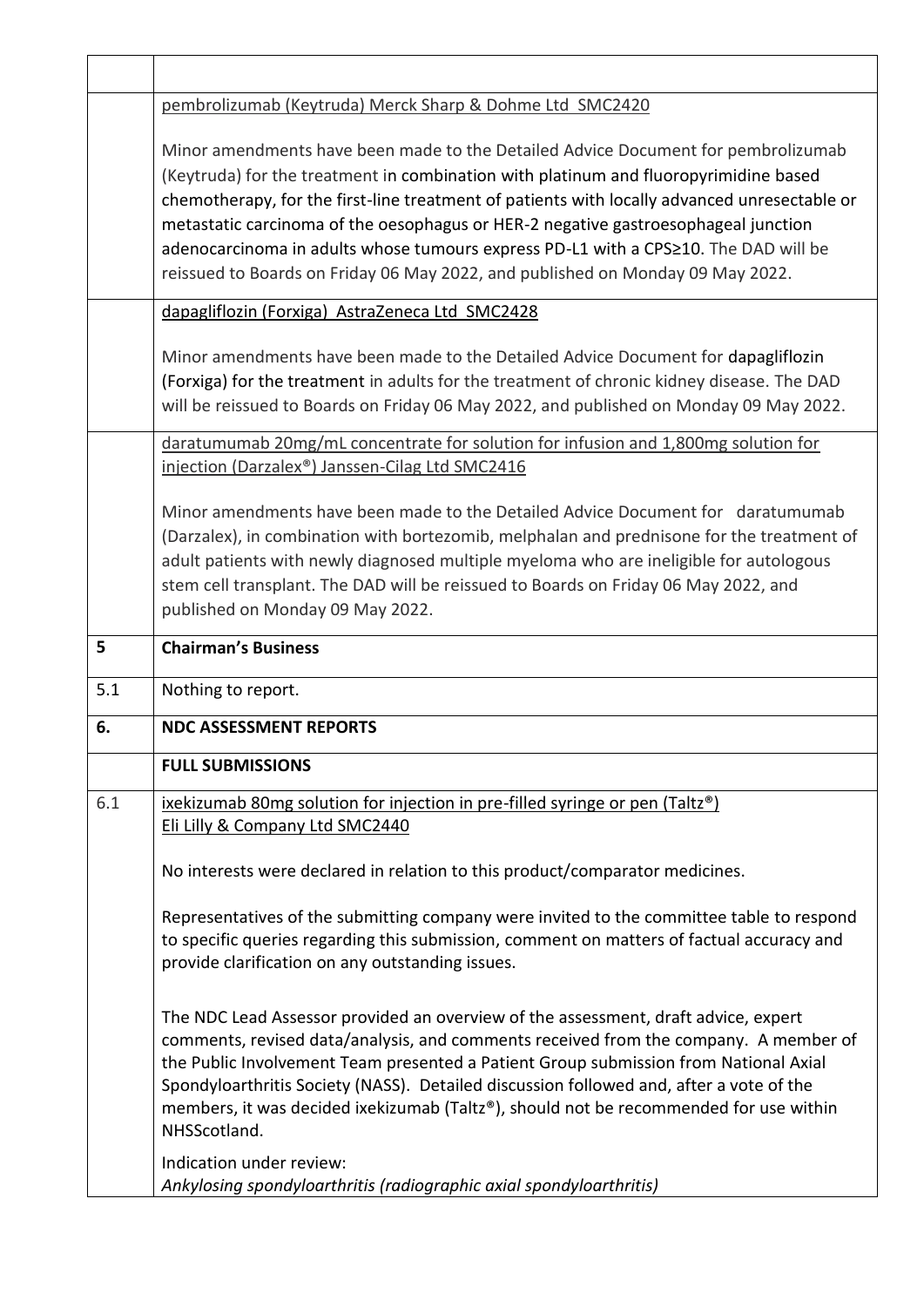|     | Treatment of adult patients with active ankylosing spondylitis who have responded<br>inadequately to conventional therapy.                                                                                                                                                                                                                                                                                                                                                                                                                            |
|-----|-------------------------------------------------------------------------------------------------------------------------------------------------------------------------------------------------------------------------------------------------------------------------------------------------------------------------------------------------------------------------------------------------------------------------------------------------------------------------------------------------------------------------------------------------------|
|     | Non-radiographic axial spondyloarthritis<br>Treatment of adult patients with active non-radiographic axial spondyloarthritis with<br>objective signs of inflammation as indicated by elevated C-reactive protein (CRP) and/or<br>magnetic resonance imaging (MRI) who have responded inadequately to nonsteroidal anti-<br>inflammatory drugs (NSAIDs).                                                                                                                                                                                               |
|     | In three phase III studies, ixekizumab, compared with placebo, significantly improved<br>symptoms of active radiographic and non-radiographic axial spondyloarthritis (axSpA) in<br>patients who had not previously received biologic medicines, and in patients with active<br>radiographic axSpA who had an inadequate response or intolerance to TNF-alpha inhibitors.<br>The submitting company did not present a sufficiently robust economic analysis to gain<br>acceptance by SMC.                                                             |
|     | The SMC advice will be published on the SMC website on Monday 13 June 2022.                                                                                                                                                                                                                                                                                                                                                                                                                                                                           |
| 6.2 | tepotinib 225mg film-coated tablets (Tepmetko®) Merck Serono Ltd SMC2457                                                                                                                                                                                                                                                                                                                                                                                                                                                                              |
|     | No interests were declared in relation to this product/comparator medicines.                                                                                                                                                                                                                                                                                                                                                                                                                                                                          |
|     | Representatives of the submitting company were invited to the committee table to respond<br>to specific queries regarding this submission, comment on matters of factual accuracy and<br>provide clarification on any outstanding issues.                                                                                                                                                                                                                                                                                                             |
|     | Representatives of the Patient Groups were invited to the committee table to respond to<br>specific queries regarding the Patient Group submission, and provide clarification on any<br>outstanding issues.                                                                                                                                                                                                                                                                                                                                           |
|     | The NDC Lead Assessor provided an overview of the assessment, draft advice, expert<br>comments, revised data/analysis, and comments received from the company. A member of<br>the Public Involvement Team presented Patient Group submissions from the Roy Castle Lung<br>Cancer Foundation and Scottish Lung Cancer Nurses Forum. Detailed discussion followed in<br>public and a closed session was also required. After a vote of the members, it was decided<br>that tepotinib (Tepmetko®), should not be recommended for use within NHSScotland. |
|     | Indication under review: for the treatment of adult patients with advanced non-small cell<br>lung cancer (NSCLC) harbouring mesenchymal-epithelial transition factor gene (MET) exon 14<br>(METex14) skipping alterations.                                                                                                                                                                                                                                                                                                                            |
|     | In a phase II study in adults with advanced NSCLC with METex14 skipping mutations,<br>tepotinib was associated with a clinically relevant response rate.                                                                                                                                                                                                                                                                                                                                                                                              |
|     | The submitting company did not present a sufficiently robust clinical and economic analysis<br>to gain acceptance by SMC.                                                                                                                                                                                                                                                                                                                                                                                                                             |
|     | This advice takes account of the views from a Patient and Clinician Engagement (PACE)<br>meeting.                                                                                                                                                                                                                                                                                                                                                                                                                                                     |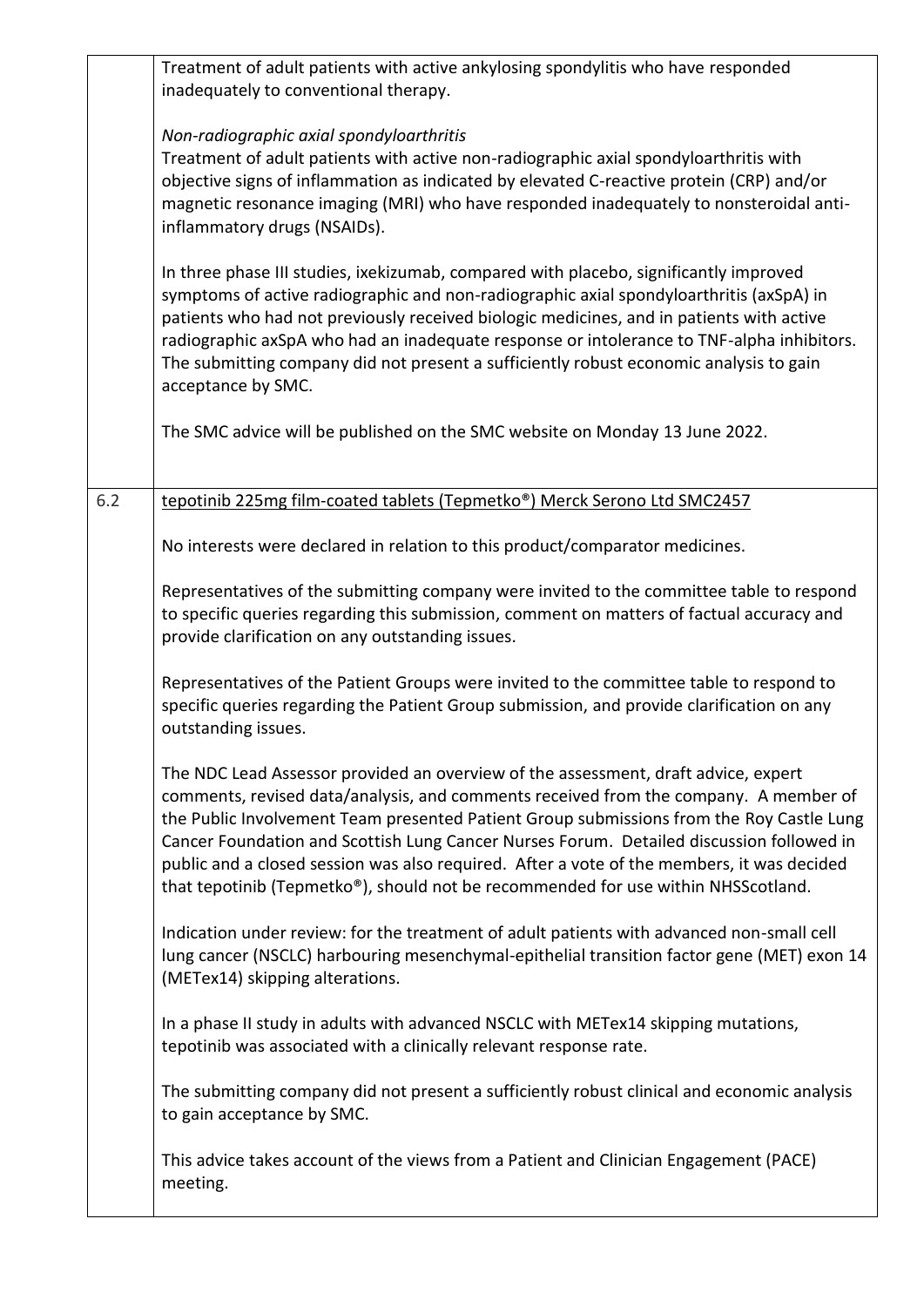|      | The SMC advice will be published on the SMC website on Monday 13 June 2022.                                                                                                          |
|------|--------------------------------------------------------------------------------------------------------------------------------------------------------------------------------------|
| 7.   | <b>SMC User Group Forum</b>                                                                                                                                                          |
| 7.1  | The SMC UGF met on 19 April 2022, key topics discussed were:                                                                                                                         |
|      | SMC increased workload and submission backlog.<br>$\bullet$<br>The UK Innovative Licensing and Access Pathway (ILAP) process benefits and<br>$\bullet$<br>workload.                  |
|      | Ongoing review interim accepted process.<br>$\bullet$                                                                                                                                |
|      | Cancer Medicines Outcomes Programme (CMOP).<br>$\bullet$                                                                                                                             |
| 8.   | <b>Forthcoming Submissions</b>                                                                                                                                                       |
| 8.1  | Noted                                                                                                                                                                                |
| 9.   | Area Drug & Therapeutics Committee (ADTC) Issues                                                                                                                                     |
| 9.1  | Nothing to report.                                                                                                                                                                   |
| 10.  | <b>Any Other Business</b>                                                                                                                                                            |
| 10.1 | Nothing to report.                                                                                                                                                                   |
| 11.  | <b>Closed Session</b>                                                                                                                                                                |
|      | <b>NON SUBMISSION</b>                                                                                                                                                                |
| 11.1 | ruxolitinib 5mg, 10mg, 15mg and 20mg tablets (Jakavi®) Novartis Pharmaceuticals UK Ltd<br>SMC2498                                                                                    |
|      | In the absence of a submission from the holder of the marketing authorisation ruxolitinib<br>(Jakavi®) is not recommended for use within NHSScotland.                                |
|      | Indication under review: for the treatment of:<br>patients aged 12 years and older with acute graft versus host disease who have<br>inadequate response to corticosteroids           |
|      | patients aged 12 years and older with chronic graft versus host disease who have<br>inadequate response to corticosteroids                                                           |
|      | The holder of the marketing authorisation has not made a submission to SMC regarding this<br>product in this indication. As a result we cannot recommend its use within NHSScotland. |
|      | The SMC advice will be published on the SMC website on Monday 13 June 2022.                                                                                                          |
| 12.  | Any Other Business in Closed Session                                                                                                                                                 |
| 12.1 | Update on the interim assessment approach in response to COVID-19                                                                                                                    |
|      | This is a pragmatic approach to minimise delay in patient access as a result of the COVID-19<br>pandemic.                                                                            |